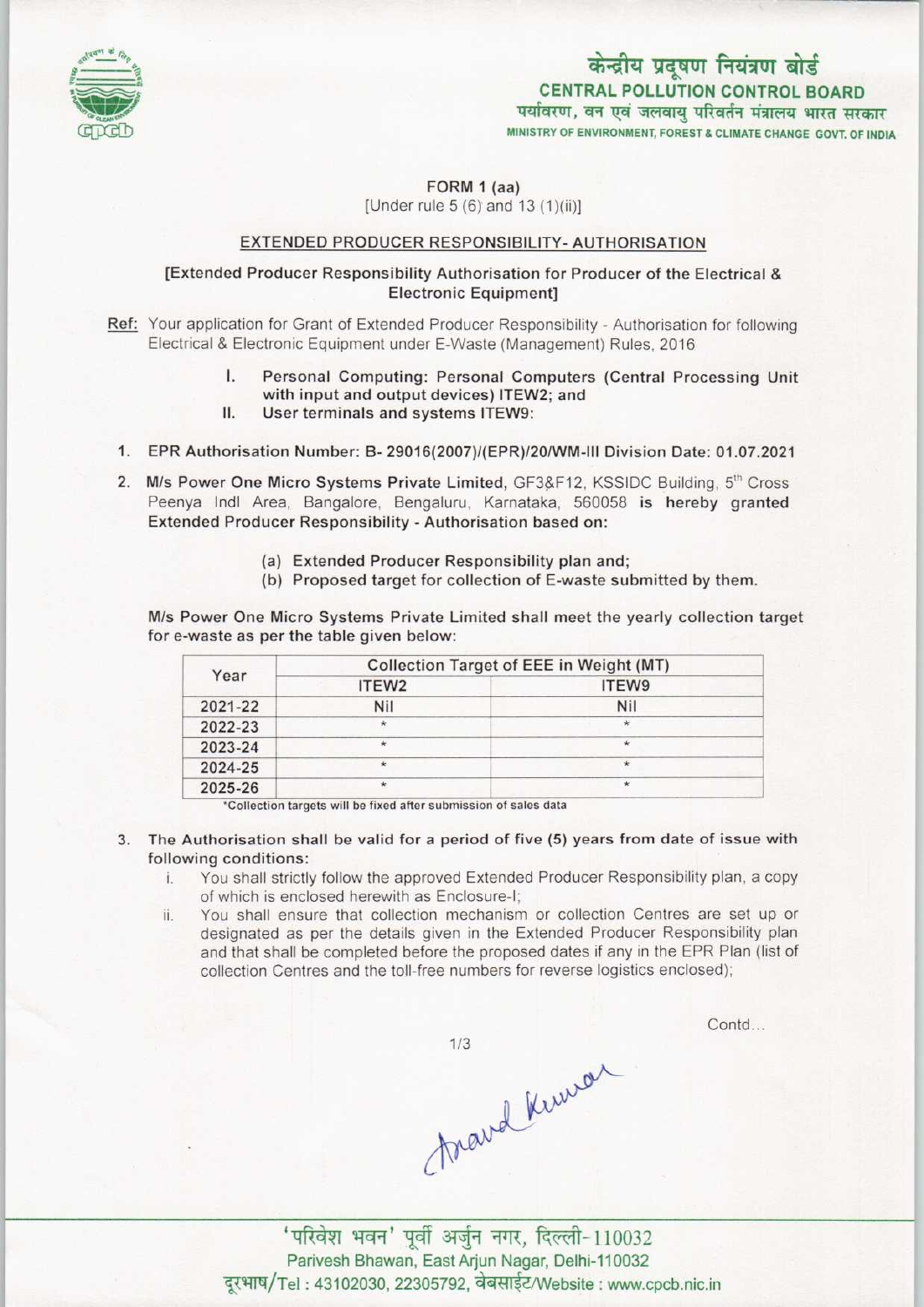

#### From pre page...

- iii. You shall ensure that all the collected e-waste is channelized to recycler/dismantler M/s E-waste Recycler IndiaE-50, UPSIDC Industrial Area, 98 KM Stone, NH2, Kosi Kotwan, Mathura, U. P. 281403 and records shall be maintained at recycler/dismantler and your end;
- iv. You shall maintain records, in Form-2 of these Rules, of e-waste and make such records available for scrutiny by Central Pollution Control Board;
- v. You shall file annual returns in Form-3 to the Central Pollution Control Board on or before 30th day of June following the financial year to which that returns relates.

# vi. General Terms & Conditions of the Authorisation:

- a.The authorisation shall comply with provisions of the Environment (Protection) Act, 1986 and the E-waste (Management) Rules,2016 made there under;
- b. The authorisation or its renewal shall be produced for inspection at the request of an officer authorised by the Central Pollution Control Board;
- c.Any change in the approved Extended Producer Responsibility plan should be informed to Central Pollution Control Board within 15 days on which decision shall be communicated by Central Pollution Control Board within sixty days;
- d. It is the duty of the authorised person to take prior permission of the Central Pollution Control Board to close down any collection centre/points or any other facility which are part of the EPR plan;
- e.An application for the renewal of authorisation shall be made as laid down in subrule (vi) of rule of 13(1) the E-Waste (Management) Rules, 2016;
- f. The Board reserves right to cancel/amend/revoke the authorisation at any time as per the policy of the Board or Government.

### vii. Additional Conditions: -

- a) That the applicant will submit annual sales data along with annual returns;
- b) That the applicant has to ensure that the addresses of collection points provided by them in their EPR Plan are correct and traceable and the collection
- points/centres are functional; c) That the applicant will submit revised application for grant of EPR Authorisation in case of applicant adding/changing PRO or changing its EPR Plan;

Contd...

 $2/3$ Mand Kerred